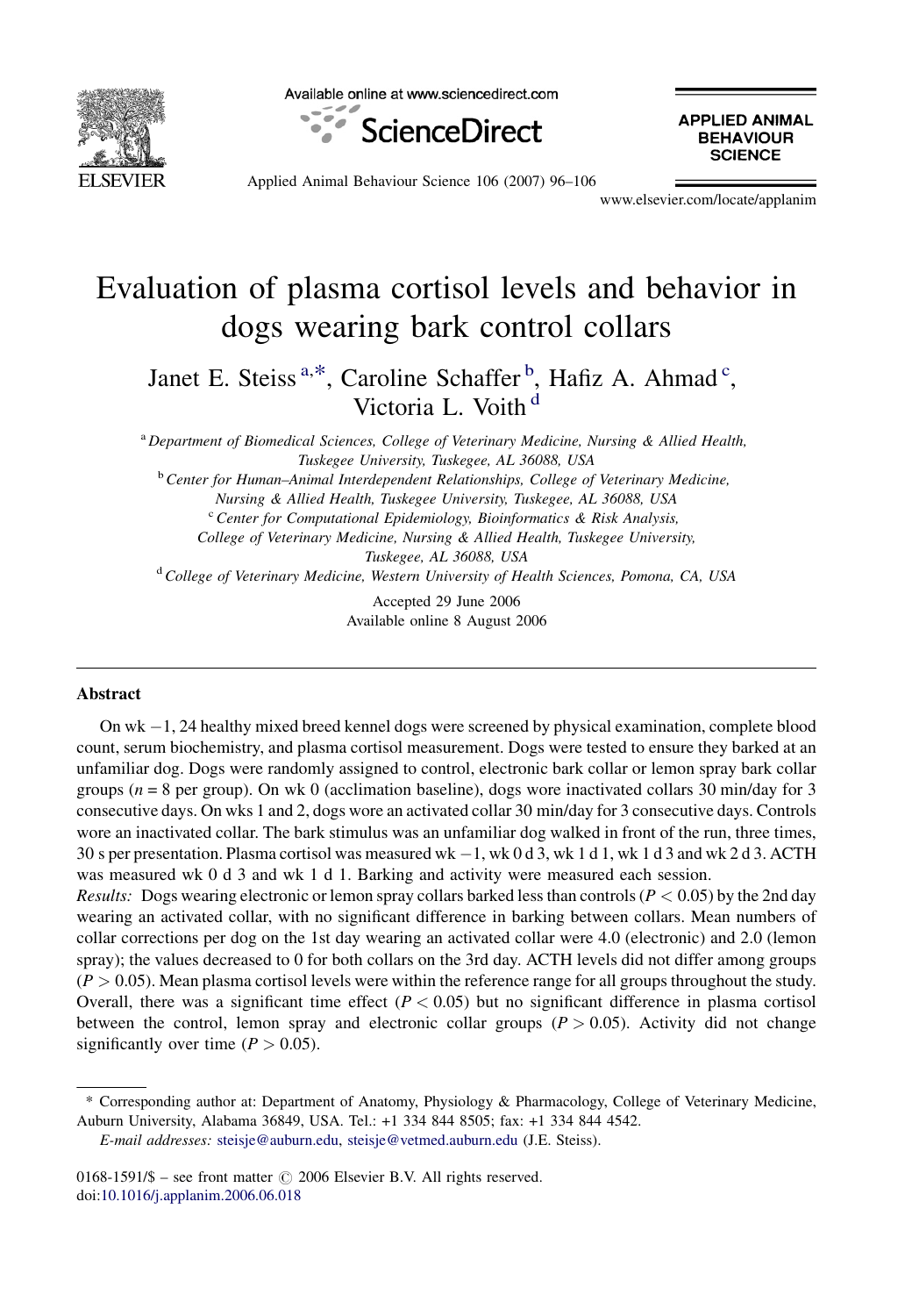Conclusion: Electronic and lemon spray bark collars significantly reduced barking, with no significant difference between collar types. Dogs with either type of bark collar had an increase in plasma cortisol the 1st day wearing the activated collar, but this was not statistically significant ( $P > 0.05$ ). There was no statistically significant difference in plasma cortisol levels between dogs wearing control, lemon spray or electronic collars.

 $\odot$  2006 Elsevier B.V. All rights reserved.

Keywords: Dog; Bark collar; Cortisol; Scent collar; Barking; Welfare

# 1. Introduction

Dog owners in the USA and United Kingdom who have been surveyed regarding canine behavior problems have typically listed excessive barking as one of the most common complaints ([Beaver, 1994; Campbell, 1986; Wells and Hepper, 2000](#page-9-0)). When [Patronek et al. \(1996\)](#page-10-0) conducted a case–control study of households that relinquished dogs for adoption, they found that if the work of caring for a dog was more than expected, then the dog was at increased risk of relinquishment. Unwanted barking was one of the factors which significantly contributed to care of the dog being more than expected. Recently, [Villalobos \(2005\)](#page-10-0) pointed out that responsible pet ownership includes controlling excessive barking, and that veterinarians have a consultant role to guide pet owners who need help with this problem.

Anti-bark collars such as electronic (''shock'') collars have been considered effective bark deterrents ([Hart and Hart, 1985](#page-10-0)), but some owners have concerns that these collars may inflict undue pain and stress ([Rudolph and Myers, 2004](#page-10-0)). Citronella spray collars are an alternative. Studies comparing electronic and spray collars have indicated that citronella spray collars ([Juarbe-](#page-10-0)[Diaz and Houpt, 1996; Moffat et al., 2003](#page-10-0)) and unscented spray collars ([Beaudet, 2001\)](#page-9-0) also deter barking. [Moffat et al. \(2003\)](#page-10-0) compared citronella and unscented spray collars. Both collars reduced barking, but there was a trend toward higher efficacy with the citronella spray collar.

Some authors have suggested that a citronella spray collar may be gentler and more effective than an electronic collar [\(Rudolph and Myers, 2004](#page-10-0)). The mechanism of action of the citronella spray collar is not known. Collar mounted training devices marketed to suppress barking are designed to deliver an aversive stimulus immediately, reliably, and consistently to a specific stimulus, such as vibrations of the throat and/or barking noise. The correction should startle the dog sufficiently to interrupt the unwanted behavior and deter repetition of that behavior ([Coleman and Murray, 2000](#page-9-0)). The element of surprise of a disruptive stimulus may be responsible for deterring barking [\(Beaudet,](#page-9-0) [2001\)](#page-9-0). Alternatively, dogs with citronella spray collars may be distracted bythe odor and trytolocate the source, or calmed by the odor, startled by the noise, or find the spray's odor offensive [\(Juarbe-](#page-10-0)[Diaz, 1997](#page-10-0)). But regardless of which collar is used, experts have stressed that no device should be recommended without concomitant behavior modification [\(Juarbe-Diaz and Houpt, 1996\)](#page-10-0).

The purposes of this study were to (1) measure plasma cortisol and ACTH levels as indicators of physiological stress in healthy adult dogs wearing electronic and lemon spray bark control collars; (2) determine the effectiveness of the two collar types for control of barking.

#### 2. Materials

## 2.1. Outline of study

On wk -1, 24 mixed breed kennel dogs were screened (physical examination, complete blood count, serum biochemistry, and plasma cortisol measurement) to ensure that they were healthy. Dogs also were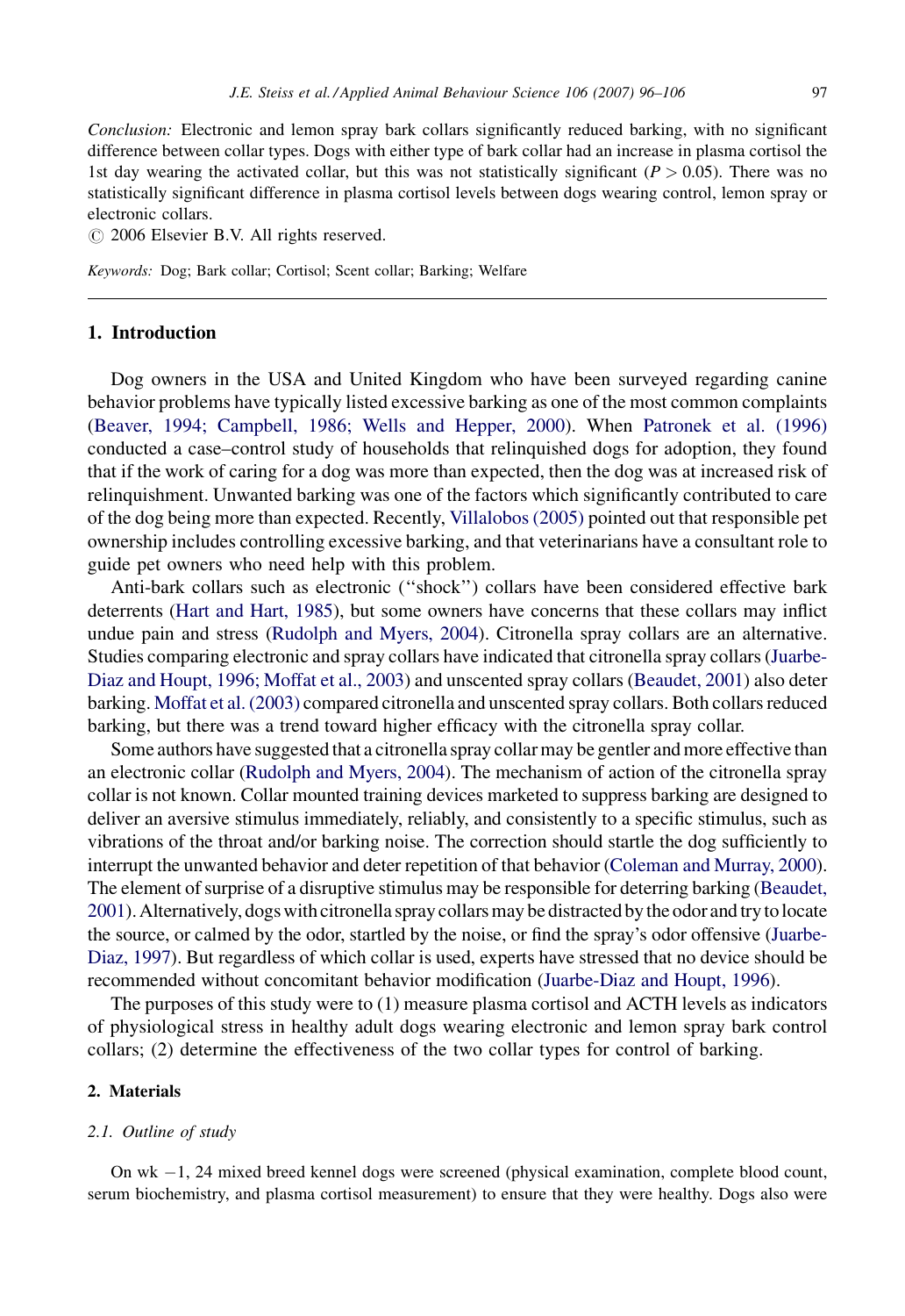tested to ensure they barked at an unfamiliar dog. Dogs admitted to the study were randomly assigned to three groups: control, electronic bark collar or lemon spray bark collar  $(n = 8$  per group). On wk 0 (acclimation baseline), dogs wore inactivated collars for 30 min/day for 3 consecutive days. On wks 1 and 2, dogs wore an activated collar for 30 min/day for 3 consecutive days. Controls wore an inactivated collar. The bark stimulus was an unfamiliar dog walked in front of the run at specific time periods.

## 2.2. Subjects

The project was approved by the Animal Care and Use Committee and the Human Participant Review Committee, Tuskegee University. The original population was comprised of 24 dogs housed in a private nokill shelter. All dogs had been relinquished by their owners. The study was approved by the shelter's manager and board of directors, who acknowledged that excessive barking was a major cause of relinquishment of dogs and an impediment to adoption. It was hoped that participating in the study would enhance the adoptability of the dogs. Three dogs were eliminated on wk 0 for failure to bark when presented with the bark stimulus (an unfamiliar dog on leash) while wearing an inactivated collar. Because these three dogs had barked at unfamiliar dogs during screening on  $wk - 1$ , the investigators conjectured that the three dogs may have experienced bark collars previously ([Moffat et al., 2003](#page-10-0)). The 21 remaining dogs included 11 males (9 intact, 2 neutered), and 10 intact females. All dogs were considered healthy based on physical examination, serum biochemistry, and complete blood count. Body weights ranged from 15.5 to 35.6 kg (mean, 22.5 kg). Mean age was 20 months (S.D. 14 months; range 10–64 months). Most dogs were mixed breed; 15 dogs appeared to be Labrador Retriever crosses. Mean duration of housing at the kennel prior to the study was 5 months (S.D. 3 months; range 1–15 months).

The initial screening prior to acceptance into the trial included a cursory behavior evaluation performed while observing each dog in its run ([Schaffer and Schaffer, 1996](#page-10-0)). Dogs admitted to the trial were classified as playful (n = 5), playful and attentive (n = 2), attentive (n = 3), submissive (n = 7), submissive and attentive  $(n = 1)$ , passive submissive  $(n = 1)$  and submissive and slightly fearful  $(n = 2)$ .

## 2.3. Housing

Dogs were housed individually in an animal shelter, in an indoor kennel with concrete floors, side walls with the lower half concrete and the upper half wire mesh, and wire mesh doors. Individual runs consisted of two sections (each approximately 1.2 m  $\times$  2.4 m) separated by a guillotine door. One section of each run faced a concrete wall toward the interior of the building and was air conditioned. The section on the other side of the guillotine door faced a concrete walkway and windows overlooking a yard, with fans but no air conditioning. Dogs were moved to this part of the run for recording sessions. Two dogs were studied at the same time, with approximately 10 empty runs and a hallway between each pair of dogs (total distance approximately 14 m). With this arrangement, the dogs were not in direct view of each other. Only personnel involved in the study were admitted to the area during testing in order to minimize distractions. All dogs had been housed in their run for a minimum of 7 days to avoid stress associated with exposure to a new environment.

Dogs were kept on the same commercial dog food and feeding schedule over the entire study. Recordings were performed between 11:00 and 16:00 h. Dogs were fed once per day at 16:45 h. Ambient temperature and humidity were measured at the start and end of each session. Ambient temperature ranged from 23 to 33 °C. Humidity ranged from 57 to 97%.

## 2.4. Study schedule and data acquisition

 $Wk - 1$  (screening). Dogs were screened by physical examination, blood collection for complete blood count, serum biochemistry, and plasma cortisol measurement, and presentation of the bark stimulus (an unfamiliar dog on leash) to ensure that they barked. Then, dogs were randomly assigned to one of three groups (control, electronic bark collar or lemon spray bark collar,  $n = 8$  per group), by picking a card out of a hat.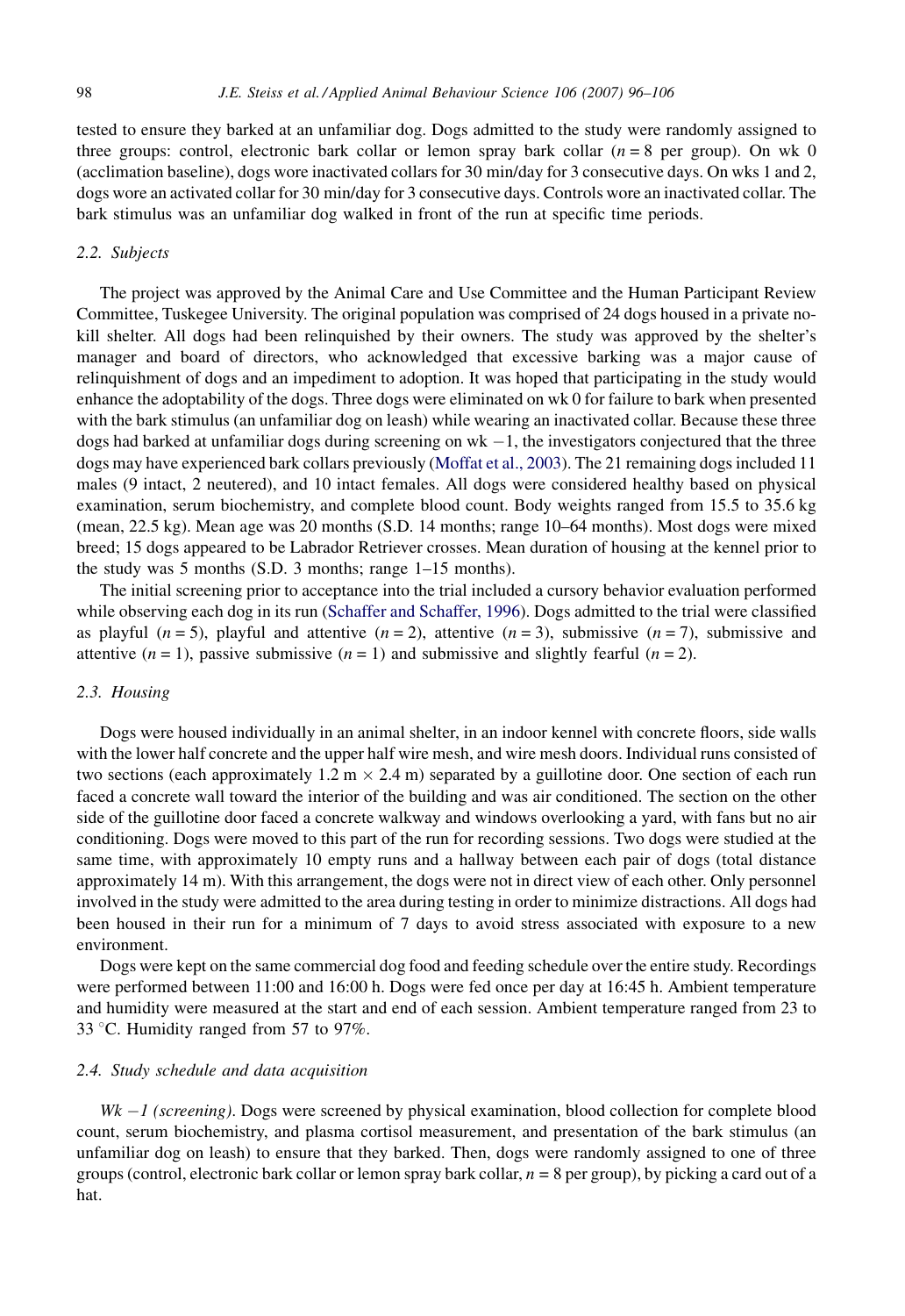Wk 0 (acclimation baseline). Dogs wore inactivated collars 30 min/day for 3 consecutive days. Data were recorded on wk 0 d 3.

Wks 1 and 2. Dogs wore an activated collar 30 min/day for 3 consecutive days. Controls wore an inactivated collar. Data were recorded on 3 consecutive days for both weeks.

Plasma cortisol was measured five times (wk  $-1$ , wk 0 d 3, wk 1 d 1, wk 1 d 3 and wk 2 d 3). ACTH was measured wk 0 d 3 and wk 1 d 1. Barking duration and activity were measured each session.

Two observers evaluated two dogs simultaneously in individual runs spaced 10 empty runs apart (14 m). Dogs were paired based on the location of their kennel. Approximately equal distances were maintained between all pairs of test dogs. A third person presented the bark stimulus. The observer sat quietly, approximately 1.2 m in front of the run, in full view of the test dog. A digital camcorder mounted on a tripod was positioned a fixed distance behind the observer to videotape each session. The observer timed barking with a stopwatch, and recorded the number of collar corrections. Each observer held a pocket voice recorder and clipboard to record observations. At the end of each 30 min session, personnel entered the run, turned off activated collars, and took blood samples on designated days.

## 2.5. Bark stimulus

The bark stimulus was an unfamiliar dog walked on leash in front of the run of the test dog. A different dog was presented at each of the three presentations during the 30 min session (at 5, 15 and 25 min), for 30 s per presentation. The unfamiliar dogs were selected to be dogs which themselves did not bark during testing. These dogs were housed in another part of the kennel.

# 2.6. Test collars

Test collars were a lemon spray bark control collar (Model SBC100 Spray bark control collar containing lemon spray [Lemon Spray RFA-164, Petsafe Corp., Knoxville TN]) and an electronic bark control collar (Deluxe Bark Collar Model DBC100 electrical stimulation collar; Radio Systems Corp., Knoxville, TN). The spray collar emitted a lemon-scented spray but did not contain citronella. Vibration detection triggered the spray. The electronic collar used a combination of vibration and sound detection techniques such that the device activated when both the sound and vibration of a bark were detected simultaneously. The approximate time from detection of the bark to correction is 152 ms for the electronic collar, and 67 ms for the spray collar.

Activated electronic collars were set at the ''off'' position for wk 0 acclimation, and ''low'' intensity setting on wks 1 and 2. The electronic collar was positioned high on the neck, immediately below the jaw. The lemon spray collar was positioned 2–4 cm lower, so that the lower jaw did not block the spray outlet of the canister. Collars were checked each week to ensure proper functioning. During most of the study, each dog wore its own test collar.

Half the controls wore an electronic collar that was turned off, and the other half wore a lemon spray collar that had previously been filled with spray but was empty and turned off.

#### 2.7. Barking and activity measurements

The observers measured barking duration with a stop watch for the entire 30 min, at each recording session. Barking data were verified by review of the videotapes at a later time. Measurements included whining as well as barking.

An activity indicator was obtained by counting the number of times the left front foot of the dog crossed one of the grid lines painted on the floor. The left front foot was chosen arbitrarily for ease of counting, and as a consistent standard of measure. Grid lines, approximately 2.5 cm wide, had been painted on the floor of each run. Grid lines were oriented from left–right and front–back, resulting in  $0.6$  m  $\times$  0.6 m squares. The criterion for crossing a line was that the entire foot print crossed the line. The activity data were determined by the evaluators by reviewing the videotapes at a later time.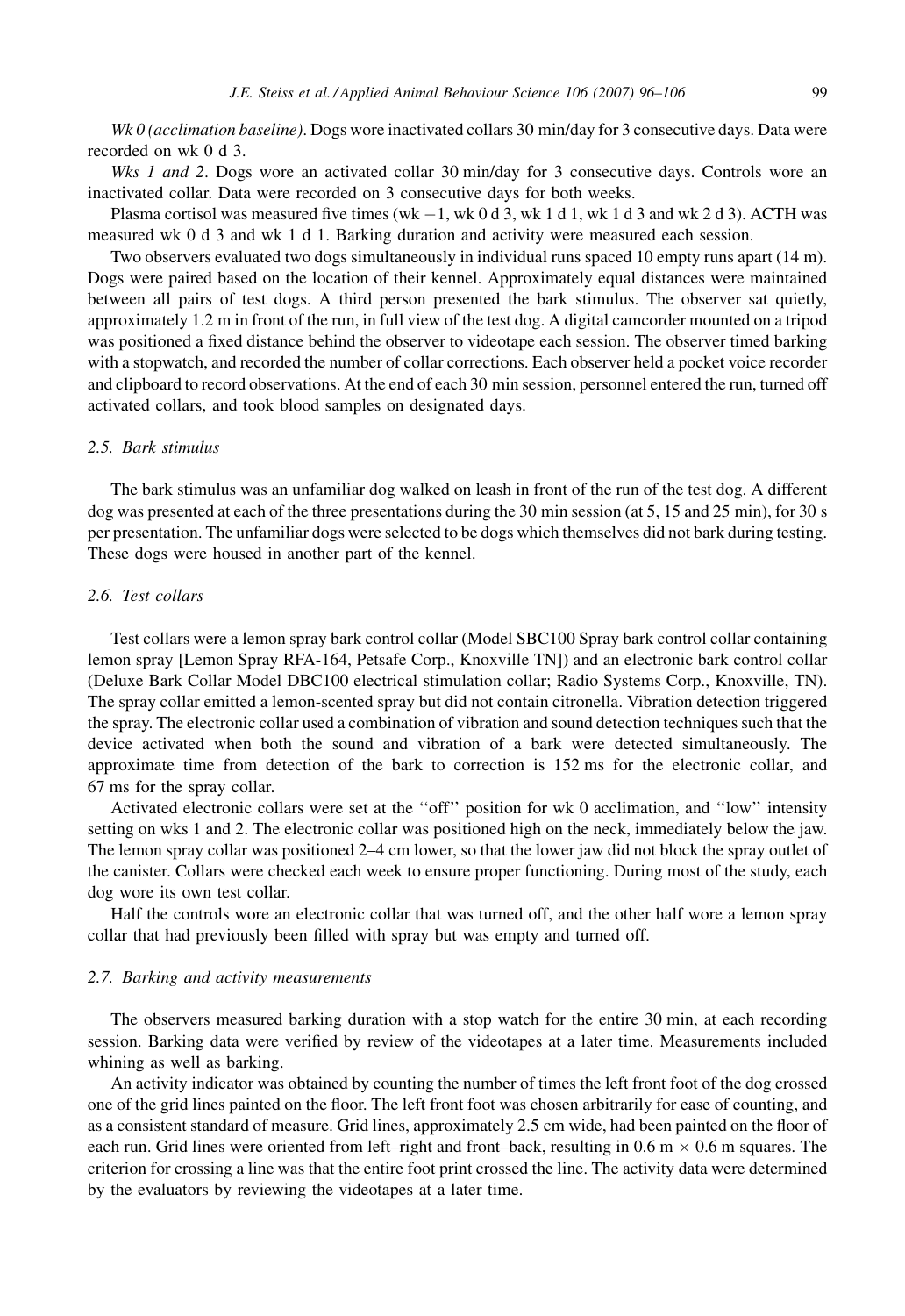# 2.8. Cortisol and ACTH measurements

Blood samples were taken within 4 min of opening the door to the run at the end of the 30 min recording sessions. Blood was drawn from the cephalic vein into a 6 ml syringe. Each dog was returned through the guillotine door to the other side of its run immediately after blood sampling. The blood was divided into two EDTA vacutainer tubes (3 ml volume) and stored on ice for transport. Several hours later, the tubes were centrifuged (4000 rpm  $\times$  10 min) and aliquots of plasma were frozen at  $-28$  °C. Previous studies indicated that samples could be kept on ice for at least 6 h with no change in cortisol (Steiss, unpublished data). The frozen samples were assayed within 4 days.

The exception to the protocol of drawing blood within 4 min of approaching the dog was during the initial screening  $(wk - 1)$ , when some dogs were walked on leash from their run to the treatment room and were subjected to the stress of manual restraint for physical examination before drawing blood. Therefore, wk 0 values are considered more accurate indicators of baseline than  $wk - 1$ .

Assays were performed by the Endocrinology Laboratory, College of Veterinary Medicine, Auburn University. Cortisol and ACTH concentrations were assayed in duplicate using commercial radio-immunoassay kits (Coat-A Count Cortisol, Diagnostic Products Corp., Los Angeles, CA; ACTH, Nichols Institute Diagnostics, San Clemente, CA). The methodology for the cortisol assay [\(Kemppainen et al., 1983](#page-10-0)) and ACTH assay [\(Gould et al., 2001](#page-9-0)) have been reported previously. The cortisol assay sensitivity is 5 nmol/l. The only steroids which have been shown to have significant  $(>3\%)$  cross reaction are prednisolone and 11deoxy-17-hydrocorticosterone [\(Kemppainen et al., 1983](#page-10-0)). The limit of detection of the ACTH assay is 1 pg/ ml ([Gould et al., 2001](#page-9-0)). The manufacturer states that related peptides such as alpha MSH and beta endorphin show no cross reaction.

## 2.9. Statistics

The experiment was evaluated as a repeated measures over time for the two treatments (electronic and lemon spray collars) and the control group. Data were analyzed by the general linear model (GLM) procedure of SAS [\(SAS Institute, 1990\)](#page-10-0) with treatments and time as the main effects. Barking, plasma cortisol, ACTH and activity were measured repeatedly over time. Significantly different main effects (treatments and time) for various response measurements were further classified using the all pairs Tukey– Kramer honestly significant difference (HSD) test ([Tukey, 1953\)](#page-10-0). Within the main effect of time, the data were also analyzed for treatment effect by the GLM procedure of SAS [\(SAS Institute, 1990\)](#page-10-0) and Scheffe's test for multiple comparisons.

# 3. Results

## 3.1. Barking

Starting the 2nd day wearing either an activated electronic or lemon spray collar (wk 1 d 2), barking time was reduced to a mean of 1.8 s or less during the 30 min recording period,  $P < 0.05$ . The values on wk 1 d 3 were not significantly different compared to controls probably due to the large standard deviation in the control group on that day. There was no significant difference between collar types. We did not notice any barking that could be attributed to interaction between the dogs [\(Table 1\)](#page-5-0).

# 3.2. Number of collar corrections

The mean number of corrections during the 30 min recording sessions decreased to 0.0 for both collar types on the 3rd day wearing an activated collar (wk 1 d 3) ([Table 2](#page-6-0)).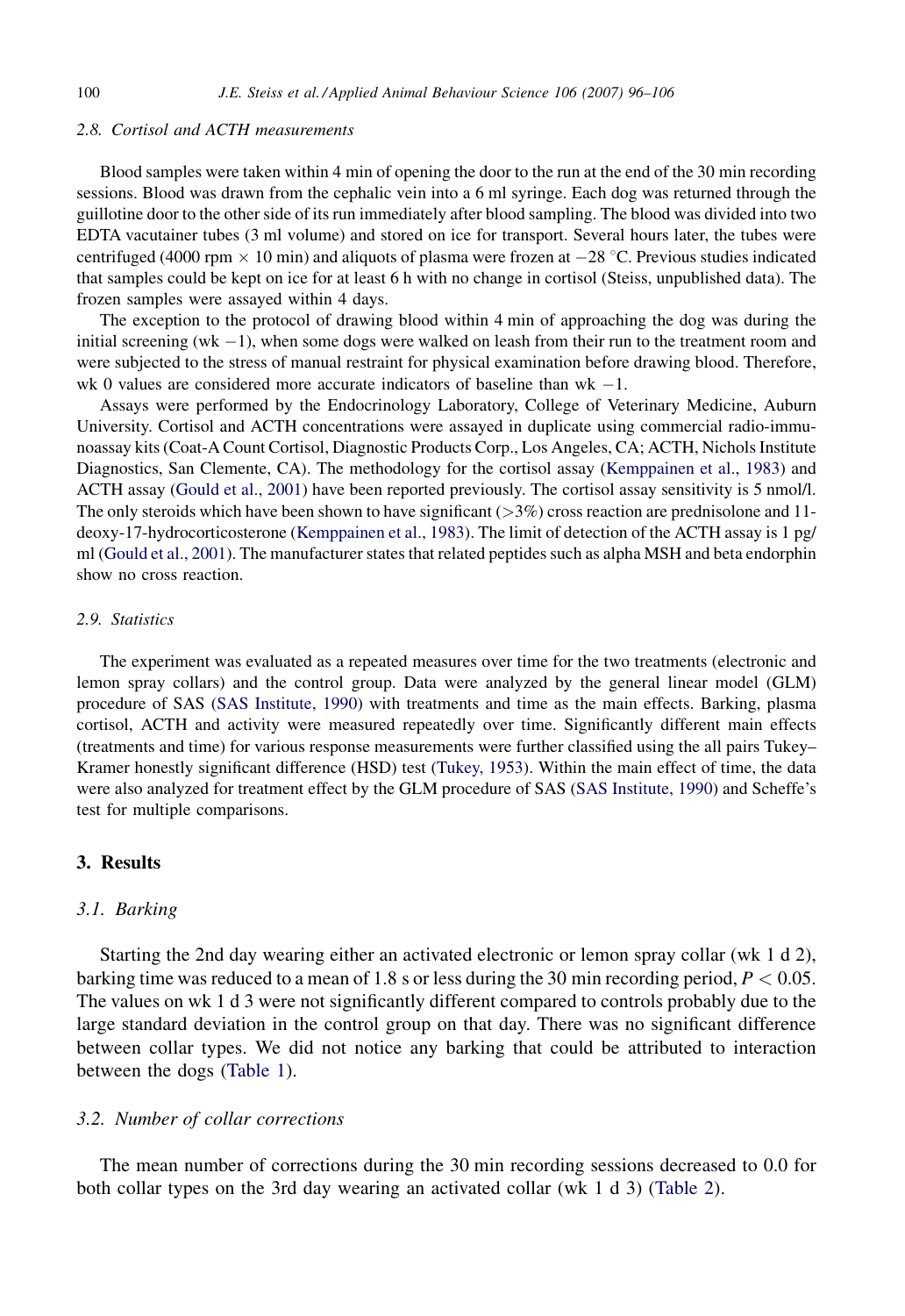| ⟩                   |                                                                       |
|---------------------|-----------------------------------------------------------------------|
|                     |                                                                       |
|                     | J.E. Steiss et al./Applied Animal Behaviour Science 106 (2007) 96–106 |
| $\overline{1}$<br>g |                                                                       |
|                     |                                                                       |
|                     |                                                                       |
|                     |                                                                       |
|                     |                                                                       |

<span id="page-5-0"></span>

| Group <sup>a</sup>                       | Wk 0 d $3^b$ (D)<br>acclimation to<br>inactivated collar                                                                                                                                                                                                                                                                                                                                                                                                                                                                                                                                                                                                                                                                                                                                                                                                                                                                                                                                               | Wk 1 d 1 (EJ)<br>1st day wearing<br>active collar | Wk 1 d 2 (FJ)<br>2nd day wearing<br>active collar | Wk1 d 3 (GJ)<br>3rd day wearing<br>active collar | Wk 2 d 1 (HJ)<br>4th day wearing<br>active collar | Wk 2 d 2 (IJ)<br>5th day wearing<br>active collar | Wk 2 d 3 (J)<br>6th day wearing<br>active collar |
|------------------------------------------|--------------------------------------------------------------------------------------------------------------------------------------------------------------------------------------------------------------------------------------------------------------------------------------------------------------------------------------------------------------------------------------------------------------------------------------------------------------------------------------------------------------------------------------------------------------------------------------------------------------------------------------------------------------------------------------------------------------------------------------------------------------------------------------------------------------------------------------------------------------------------------------------------------------------------------------------------------------------------------------------------------|---------------------------------------------------|---------------------------------------------------|--------------------------------------------------|---------------------------------------------------|---------------------------------------------------|--------------------------------------------------|
| Control<br>$\text{collar}(A)$<br>$(n=7)$ | $48.1 \pm 11.0 \ (100\%)^{\circ}$                                                                                                                                                                                                                                                                                                                                                                                                                                                                                                                                                                                                                                                                                                                                                                                                                                                                                                                                                                      | $32.7 \pm 9.8$ (69%)                              | $26.0 \pm 7.9$ (54%)                              | $40.9 \pm 23.3$ (85%)                            | $55.4 \pm 18.4$ (115%)                            | $38.4 \pm 16.1$ (79%)                             | $71.6 \pm 27.4$ (150%)                           |
| Electronic<br>collar (BC)<br>$(n = 6)$   | $102.4 \pm 18.1$ (100%)                                                                                                                                                                                                                                                                                                                                                                                                                                                                                                                                                                                                                                                                                                                                                                                                                                                                                                                                                                                | $16.0 \pm 5.6$ (16%)                              | $1.8^d \pm 1.3$ (2%)                              | $1.0 \pm 1.0$ (1%)                               | $1.3^d \pm 1.0$ (1%)                              | $0.7 \pm 0.7$ (1%)                                | $0.7^d \pm 0.7$ (0%)                             |
| Lemon spray<br>collar(C)<br>$(n = 8)$    | $65.4 \pm 20.4$ (100%)                                                                                                                                                                                                                                                                                                                                                                                                                                                                                                                                                                                                                                                                                                                                                                                                                                                                                                                                                                                 | $12.8 \pm 4.3$ (20%)                              | $0.9^d \pm 0.4$ (1%)                              | $0.2 \pm 0.2$ (0%)                               | $0.0^d \pm 0.0$ (0%)                              | $0.0^d \pm 0.0$ (0%)                              | $0.4^d \pm 0.2$ (0%)                             |
|                                          | Barking was measured over 30 min. The bark stimulus was a strange dog walked in front of the run for 30 s on three separate occasions during the 30 min test period. Overall<br>comparisons within columns are designated by letters A-C. Treatment groups bearing the same letter are not significantly different, $P > 0.05$ . Overall comparisons within rows are<br>designated by letters D-J. Times bearing the same letter are not significantly different, $P > 0.05$ .<br><sup>a</sup> Treatments were significantly different, $P < 0.05$ (d.f. = 2; $F = 16.71$ ).<br><sup>b</sup> Time was significantly different, $P < 0.05$ (d.f. = 6; $F = 8.28$ ).<br>$\degree$ The percentage in parentheses represents the mean on that day divided by the mean of the acclimation period (wk 0 d 3).<br><sup>d</sup> Interaction between treatment and time was significantly different, $P < 0.05$ (d.f. = 12; $F = 2.81$ ). Significantly different from control at this time point, $P < 0.05$ . |                                                   |                                                   |                                                  |                                                   |                                                   |                                                  |
|                                          |                                                                                                                                                                                                                                                                                                                                                                                                                                                                                                                                                                                                                                                                                                                                                                                                                                                                                                                                                                                                        |                                                   |                                                   |                                                  |                                                   |                                                   |                                                  |
|                                          |                                                                                                                                                                                                                                                                                                                                                                                                                                                                                                                                                                                                                                                                                                                                                                                                                                                                                                                                                                                                        |                                                   |                                                   |                                                  |                                                   |                                                   |                                                  |
|                                          |                                                                                                                                                                                                                                                                                                                                                                                                                                                                                                                                                                                                                                                                                                                                                                                                                                                                                                                                                                                                        |                                                   |                                                   |                                                  |                                                   |                                                   |                                                  |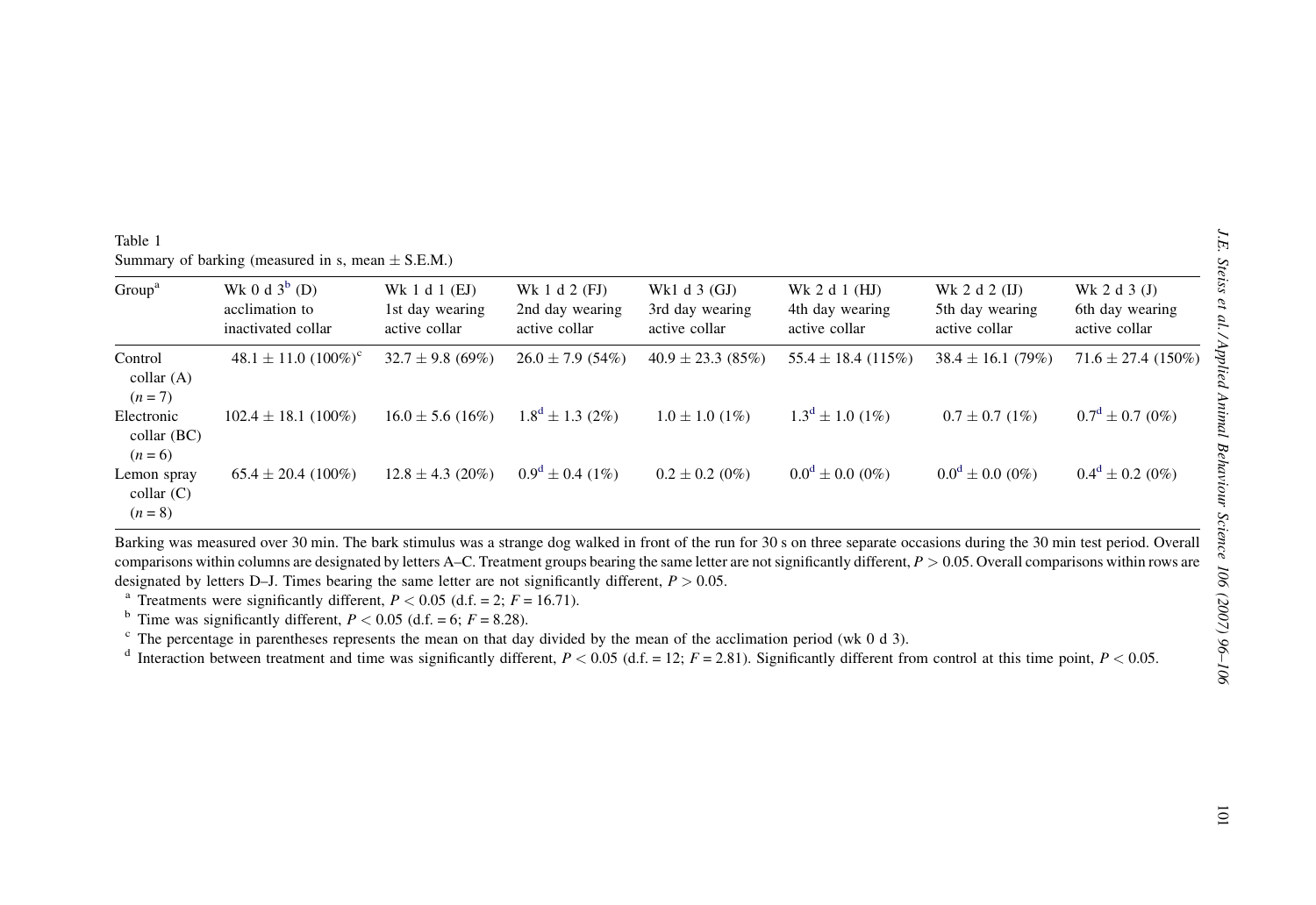<span id="page-6-0"></span>Table 2

| Group                        | Wk 1 d 1 1st day<br>wearing active collar | Wk 1 d 2 2nd day<br>wearing active collar | Wk 1 d 3 3rd day<br>wearing active collar |
|------------------------------|-------------------------------------------|-------------------------------------------|-------------------------------------------|
| Control collar $(n = 7)$     | Not applicable                            | Not applicable                            | Not applicable                            |
| Electronic collar $(n = 6)$  | $4.0 \pm 0.55$                            | $0.0 \pm 0.05$                            | $0.0 \pm 0.05$                            |
| Lemon spray collar $(n = 8)$ | $2.0 \pm 0.53$                            | $1.0 \pm 0.21$                            | $0.0 \pm 0.04$                            |

Summary of number of corrections per dog from bark control collars during the first 3 days of wearing activated collars  $(mean \pm S.E.M.)$ 

Observations were made over 30 min.

## 3.3. Activity

There was no significant difference between the lemon spray and electronic collar groups or electronic and control groups. The lemon spray group was significantly less active than the control group throughout the study,  $P < 0.05$ . The time periods were not significantly different,  $P > 0.05$  (Table 3).

# 3.4. Cortisol

During the initial screening prior to admission to the study, the mean cortisol level for all 21 dogs was 83.6 nmol/l (S.E.M., 13.4 nmol/l). Mean plasma cortisol values remained within the reference range for all groups throughout the study. On the 1st day wearing an activated bark collar, mean plasma cortisol increased to 169% of acclimation baseline levels for both collar types, but this was not statistically significant ( $P > 0.05$ ). There was no significant difference between the control, electronic collar and lemon spray collar groups,  $P > 0.05$ . There was a significant overall time effect ( $P < 0.05$ ) [\(Table 4\)](#page-7-0).

Table 3 Summary of activity (crossing grid lines on floor, mean  $\pm$  S.E.M.) for dogs in bark collar study

| Group <sup>a</sup>                                    | Wk 0 d 3 acclimation<br>to inactivated collar | Wk 1 d 1 1st day<br>wearing active collar | Wk 1 d 3 3rd day<br>wearing active collar | Wk 2 d 3 6th day<br>wearing active collar |
|-------------------------------------------------------|-----------------------------------------------|-------------------------------------------|-------------------------------------------|-------------------------------------------|
| Control<br>$\text{collar}(AB)$<br>$(n=7)$             | $399.7 \pm 193.1 (100\%)^6$                   | $378.9 \pm 108.4$ (95%)                   | $374.0 \pm 110.0$ (94%)                   | $337.3 \pm 119.8$ (84%)                   |
| Electronic<br>$\text{collar}(\text{BC})$<br>$(n = 6)$ | $283.3 \pm 58.2$ (100%)                       | $217.0 \pm 54.4$ (77%)                    | $236.7 \pm 68.6$ (84%)                    | $285.5 \pm 95.8$ (101%)                   |
| Lemon spray<br>$\text{collar}$ (C)<br>$(n = 8)$       | $262.2 \pm 86.5$ (100%)                       | $193.6 \pm 49.9(74\%)$                    | $166.1 \pm 48.7$ (63%)                    | $155.5 \pm 29.3(60\%)$                    |

Activity was measured over 30 min. Measurements were calculated by an observer counting the number of times the dog's left front foot crossed over a grid line during the 30 min test period. Grid lines (2 cm wide) were painted on the floor of each run resulting in a 2 ft.  $\times$  2 ft. square pattern. Overall comparisons within columns are designated by letters A–C. Treatments groups bearing the same letter are not significantly different,  $P > 0.05$ .

<sup>a</sup> Treatments were significantly different,  $P < 0.05$  (d.f. = 2;  $F = 3.84$ ). Time, and treatment  $\times$  time interactions were not significant,  $P > 0.05$ .<br><sup>b</sup> The percentage in parentheses represents the mean on that day divided by the mean of the acclimation period (wk 0 d 3).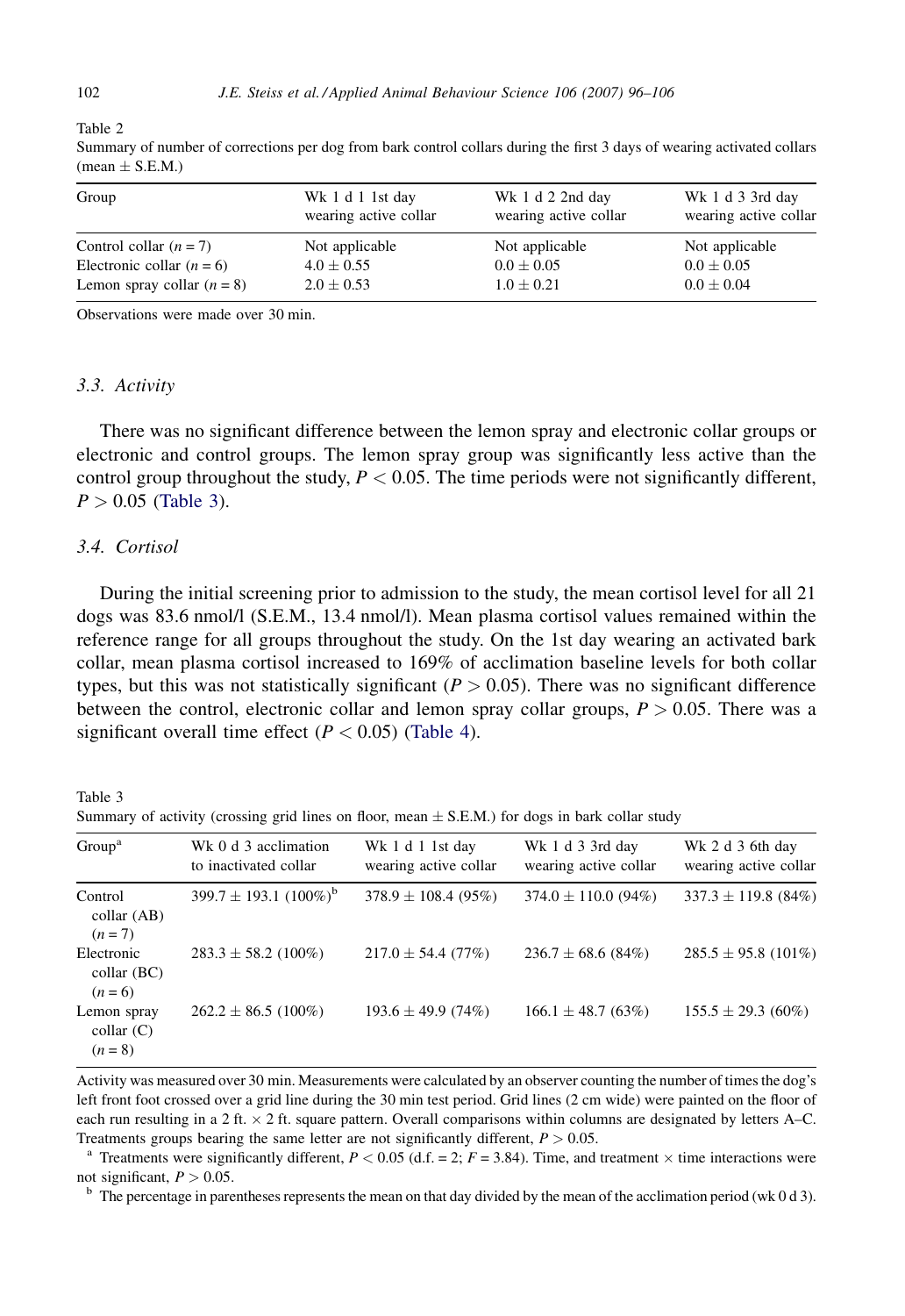<span id="page-7-0"></span>

| Table 4                                                                                            |  |
|----------------------------------------------------------------------------------------------------|--|
| Summary of canine plasma cortisol concentrations (nmol/l) in bark collar study (mean $\pm$ S.E.M.) |  |

| Group                        | Wk 0 d $3^a$ (AB)<br>acclimation to<br>inactivated collar | Wk $1 d 1 (A)$<br>1st day wearing<br>activated collar | Wk 1 d 3 $(B)$<br>3rd day wearing<br>activated collar | Wk 2 d $3$ (B)<br>6th day wearing<br>activated collar |
|------------------------------|-----------------------------------------------------------|-------------------------------------------------------|-------------------------------------------------------|-------------------------------------------------------|
| Control collar $(n = 7)$     | $33.4 \pm 5.0$ $(100\%)^b$                                | $31.6 \pm 7.4$ (97%)                                  | $22.0 \pm 2.3$ (67%)                                  | $27.3 \pm 4.5$ (82%)                                  |
| Electronic collar $(n = 6)$  | $61.3 \pm 19.1$ (100%)                                    | $103.3 \pm 31.8$ (169%)                               | $35.0 \pm 7.1$ (57%)                                  | $39.3 \pm 9.1$ (64%)                                  |
| Lemon spray collar $(n = 8)$ | $36.0 \pm 4.7$ (100%)                                     | $61.1 \pm 14.9$ (169%)                                | $37.2 \pm 9.0$ (103%)                                 | $33.9 \pm 5.0$ (94%)                                  |

Reference range for canine baseline cortisol, Endocrine Diagnostic Service Laboratory, Auburn University: 10–160 nmol/ l. Mean plasma cortisol concentration for all 21 dogs at screening prior to admission to the study was 83.6 nmol/l (S.E.M., 13.4 nmol/l). Overall comparisons within rows are designated by letters A and B. Times bearing the same letter are not significantly different,  $P > 0.05$ .<br><sup>a</sup> Time was significantly different,  $P < 0.05$  (d.f. = 3;  $F = 7.36$ ). Treatments, and treatment  $\times$  time interactions were not

significant,  $P > 0.05$ .

<sup>b</sup> The percentage in parentheses represents the mean on that day divided by the mean of the acclimation period (wk 0 d 3).

# 3.5. ACTH

Groups showed no significant difference in plasma ACTH levels,  $P > 0.05$ . The plasma ACTH values (pg/ml, mean  $\pm$  S.E.M.) for the control group were 14.3  $\pm$  1.8 (wk 0 d 3) and 15.0  $\pm$  1.7 (wk 1 d 1). The corresponding values for the electronic collar group were 20.2  $\pm$  5.6 (wk 0 d 3) and 28.2  $\pm$  9.8 (wk 1 d 1); values for the lemon spray collar group were 13.5  $\pm$  1.3 (wk) 0 d 3) and  $16.7 \pm 1.7$  (wk 1 d 1). The reference range for resting ACTH (Endocrine Diagnostic Service Laboratory, Auburn University) is 10–80 pg/ml.

# 4. Discussion

In this study, barking was significantly decreased starting the 2nd day of wearing either an electronic or lemon spray collar, with no significant difference between the collar types. Evaluations of bark control collars have been reported previously. Investigators in Australia randomly surveyed people who had used a collar mounted electronic training device ([Coleman](#page-9-0) [and Murray, 2000\)](#page-9-0). They reported that 97% of respondents were satisfied with the product, and 30% considered their dogs to be calmer after using the electronic collar. [Juarbe-Diaz and Houpt](#page-10-0) [\(1996\)](#page-10-0) conducted an in-home study comparing citronella spray collars and electronic shock collars for efficacy and user satisfaction after a 2 week trial. They found that citronella spray collars decreased barking 89% whereas electronic collars decreased barking 44%. There was no explanation for this difference between collar types. Most owners in that study expressed a preference for the citronella spray collar and perceived it as more humane. [Moffat et al. \(2003\)](#page-10-0) used citronella collars on dogs in a veterinary hospital and a kennel; out of 62 dogs, barking ceased in 40 and decreased in 17 dogs with the collar. In a colony of Beagles, citronella collars reduced barking noise from a mean of 106 to 70 dB ([Moffat et al., 2003\)](#page-10-0). The results of our study cannot be compared to a more recent report on electronic (''shock'') collars because that study examined electronic collars during guard dog training, not as bark deterrents [\(Schilder and van](#page-10-0) [der Borg, 2004](#page-10-0)).

Elevation in blood cortisol concentration has long been used as an indicator of stress in mammals [\(Beerda et al., 1998\)](#page-9-0). [Rushen \(1991\)](#page-10-0) has cautioned about attempts to make claims concerning animal welfare based on physiological data, given the complexity of the pituitary– adrenocortical axis. Corticosterone levels have been reported to fluctuate systematically in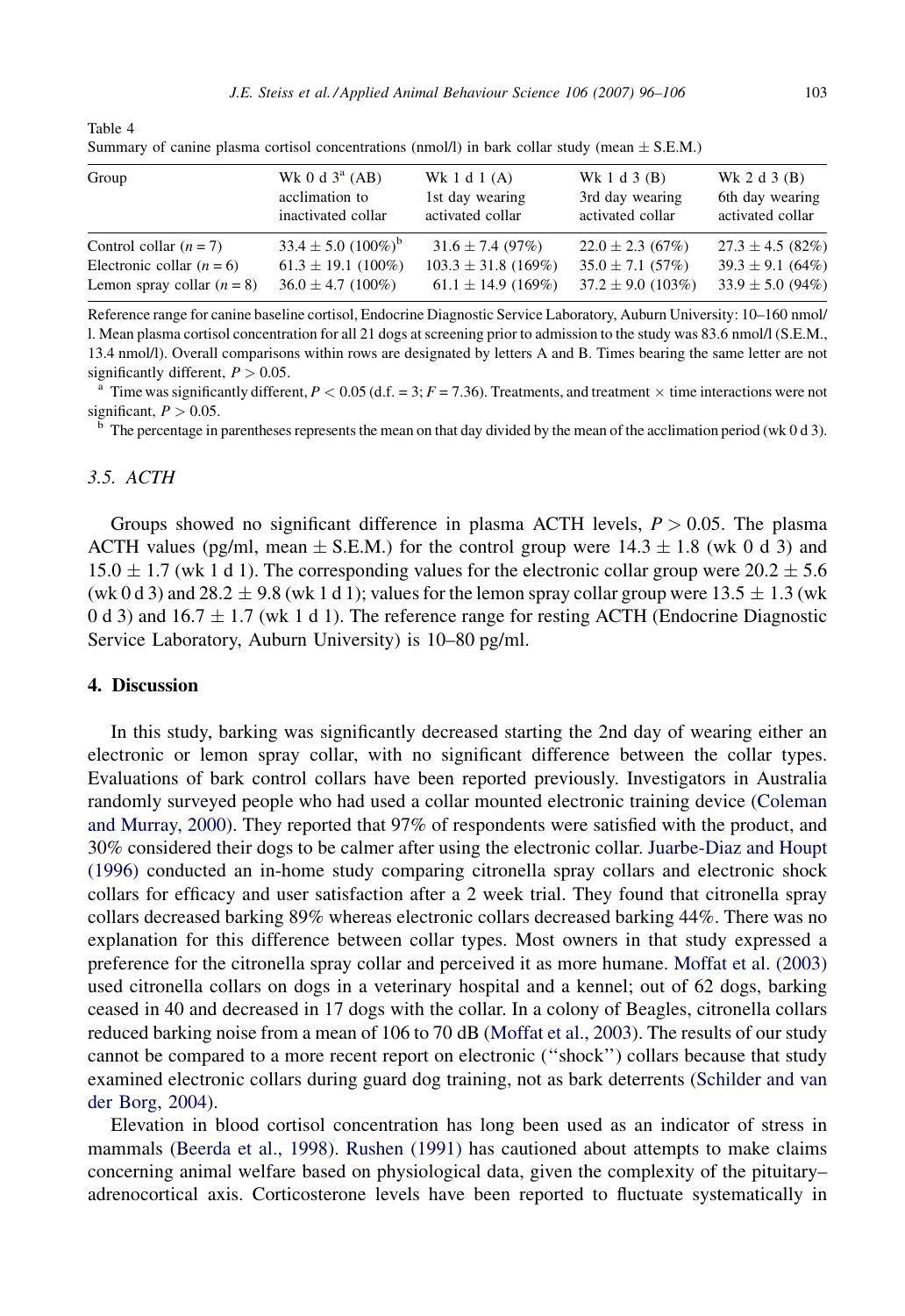response to changes in emotional state ([Hennessy et al., 1979\)](#page-10-0). In the present study, on the 1st day of wearing an activated bark collar, mean plasma cortisol increased to 169% of acclimation baseline levels for both collar types, but this was not statistically significant ( $P > 0.05$ ). Throughout this study, the average cortisol level in dogs wearing either bark collar remained within normal range. In a study which examined dogs in an animal shelter, [Hennessy et al. \(2002\)](#page-10-0) reported plasma cortisol concentrations ranging from approximately 10 to 20 ng/ml (equivalent to 27.5–55 nmol/L), comparable to the values in this study.

Concern has been expressed that the stress of blood sampling limits the usefulness of cortisol measurement ([Wielebnowski, 2003](#page-10-0)). However, there is an interval after a stressful stimulus before cortisol rises. [Hennessy et al. \(1979\)](#page-10-0) documented increases in corticosterone and ACTH in rats after 10 min, but not 2.5 min, of exposure to a stressful stimulus. In later studies, Hennessy collected samples from dogs within 4 min after removing the dog from its cage or the test area [\(Hennessy et al., 1997, 1998, 2002](#page-10-0)). In this study, in order to avoid a rise in plasma cortisol which could be associated with the stress of restraint and venipuncture, blood samples on wks 0–2 were collected within 4 min of the operator opening the door to the dog's run.

Mean plasma cortisol levels in this study were higher on  $wk-1$  (initial physical examination) than wk  $0$  (acclimation). On wk  $-1$ , some dogs were moved from their run to a treatment room and were restrained for physical examination before drawing blood. This change in handling the dogs was not due to any difference in the dogs. Transfer to a different room and/or handling and restraint of the dogs likely account for the higher mean cortisol levels. Therefore, wk 0 values were considered more accurate indicators of resting baseline than  $wk - 1$ . [Hennessy et al. \(1998\)](#page-10-0) found that handling a dog and taking a venous blood sample raised plasma cortisol. Some investigators have expressed concern that dogs housed long term in shelters or laboratories are unable to increase their cortisol levels due to chronic stress [\(Hennessy et al., 2002](#page-10-0)). The findings on wk -1 show that the dogs were able to elevate their blood cortisol.

Several factors in the experimental design were controlled in order to avoid extraneous causes of elevated plasma cortisol concentrations. Dogs have been shown to have higher plasma cortisol concentrations during their first 3 days of confinement in an animal shelter compared to dogs housed in the shelter for longer periods [\(Hennessy et al., 1997\)](#page-10-0). In our study, dogs were housed a minimum of 7 days in the kennel in which the study was conducted. Also, 10 empty runs separated each pair of dogs, thereby avoiding the possibility of dogs in adjacent runs being exposed to lemon spray, or being influenced by the behavior of the dog in a neighboring run. To minimize diurnal variations in cortisol, dogs were studied within a time frame of 11:00–16:00 h. Blood sampling was scheduled more than 2 days apart to allow for recovery of the adrenal axis between sampling. The dogs were screened by age (approximately 1–4 years of age), breed and behavior. Breeds that might be considered to have a higher threshold for pain, such as Pit Bulls and Jack Russell terriers, were not studied. Dogs that demonstrated aggressive tendencies on the behavioral screening were not used.

Measurements of plasma cortisol and behavior may be preferable to measurement of either one alone. Our study reports one behavioral measure of activity, namely, the number of times dogs moved across sectors (grid lines) marked on the floor of each run ([Beerda et al., 1998\)](#page-9-0). The citronella group was less active than the other groups at all time points in this study. That result is likely due to the small number of animals and individual variation.

Some studies have reported barking as ''episodes per minute'' ([Moffat et al., 2003](#page-10-0)). However, distinguishing a single bark from episodes of multiple short barks can be difficult and could yield unacceptable inter-rater reliability. Therefore, in this study, vocalization time, measured with a stop watch, has been reported instead.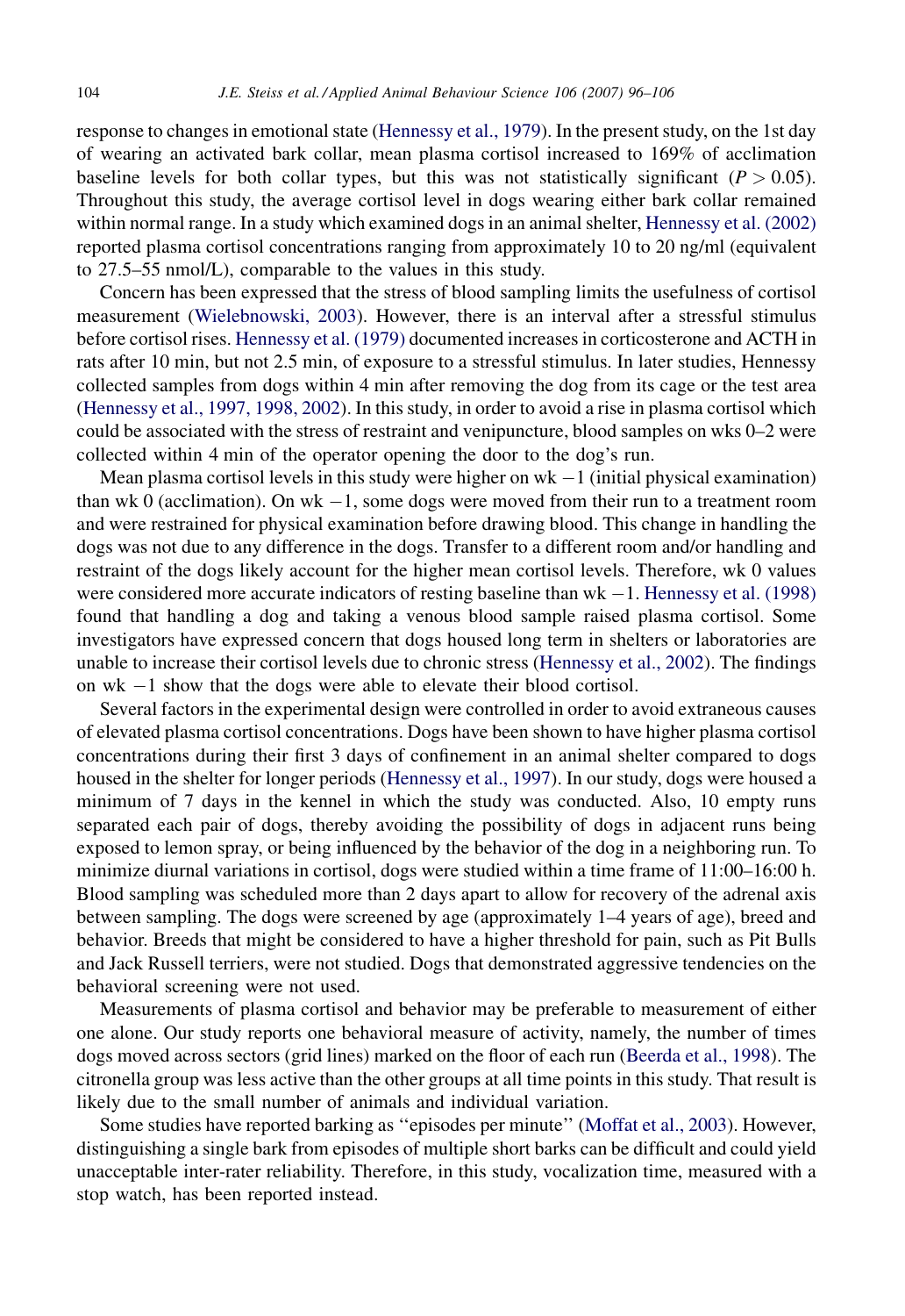<span id="page-9-0"></span>Some studies indicate that dogs may habituate to the citronella spray collar [\(Moffat et al.,](#page-10-0) [2003; Wells, 2001](#page-10-0)) although habituation has not always been found (Beaudet, 2001). No evidence of habituation was seen in this study with dogs wearing bark collars intermittently over a 2 week period. [Juarbe-Diaz and Houpt \(1996\)](#page-10-0) commented that dogs quickly learned not to bark when they wore citronella spray collars and to bark when the collar was not worn. The possibility of habituation to the collars over a longer time period than the present study would be a relevant issue to investigate in future studies.

## 5. Conclusions

Dogs wore a lemon spray bark collar, electronic bark collar or an inactivated bark collar  $(n = 8)$ per group) for 30 min/day, 3 days per week for 2 weeks, after an acclimation period the previous week. Both electronic and lemon spray bark collars significantly reduced barking, with no significant difference between the two types of collars. The amount of barking was significantly reduced starting the 2nd day that the dogs wore a bark collar. The mean number of corrections decreased to 0 by the 3rd day for both collar types. Mean plasma cortisol levels were within the reference range for all groups throughout the study. Plasma cortisol, as well as ACTH levels, did not differ among groups ( $P > 0.05$ ). Activity did not change significantly over time ( $P > 0.05$ ). The findings of this study may contribute additional information in the animal welfare debate regarding whether the use of bark control collars is humane. In the present study, with dogs wearing bark control collars intermittently over a 2 week period, the collars effectively deterred barking without statistically significant elevations in plasma cortisol, compared to controls, at any of the time points measured.

## Acknowledgements

This study was funded by Radio Systems Corporation (10427 Electric Ave, Knoxville, TN 37932) and the Department of Health and Human Services' Health and Services Administration, Bureau of Health Professions under Tuskegee University's Center of Excellence Grant. Veterinary students, S. Chandler, J. Johnson, J. Persaud and P. Reisdorff, Tuskegee University School of Veterinary Medicine, are acknowledged for their contributions. Dr. R. Kemppainen (Endocrinology Laboratory, College of Veterinary Medicine, Auburn University) provided cortisol and ACTH assays. The authors thank Dr. James Wright, Auburn University, for helpful discussion on statistical analyses.

# References

- Beaudet, R., 2001. Comparing the effectiveness of citronella with unscented odours in the anti-barking spray collar. In: Proceedings of the Third International Congress on Veterinary Behaviour Medicine, Vancouver, BC, August 7–8, pp. 190–191.
- Beaver, B.V., 1994. Owner complaints about canine behavior. JAVMA 204, 1953–1955.
- Beerda, B., Schilder, M.B.H., van Hooff, J.A.R.A.M., de Vries, H.W., Mol, J.A., 1998. Behavioural, saliva cortisol and heart rate responses to different types of stimuli in dogs. Appl. Anim. Behav. Sci. 58, 365–381.

Campbell, W.E., 1986. The prevalence of behavioral problems in American dogs. Mod. Vet. Pract. 28–31.

- Coleman, T., Murray, R., 2000. Collar mounted electronic devices for behaviour modification in dogs. In: Proceedings of the Urban Animal Management Conference, <http://www.ava.com.au/UAM/proc00/murray.htm>.
- Gould, S.M., Baines, E.A., Mannion, P.A., Evans, H., Herrtgae, M.E., 2001. Use of endogenous ACTH concentration and adrenal ultrasonography to distinguish the cause of canine hyperadrenocorticism. J. Small Anim. Pract. 42, 113–121.